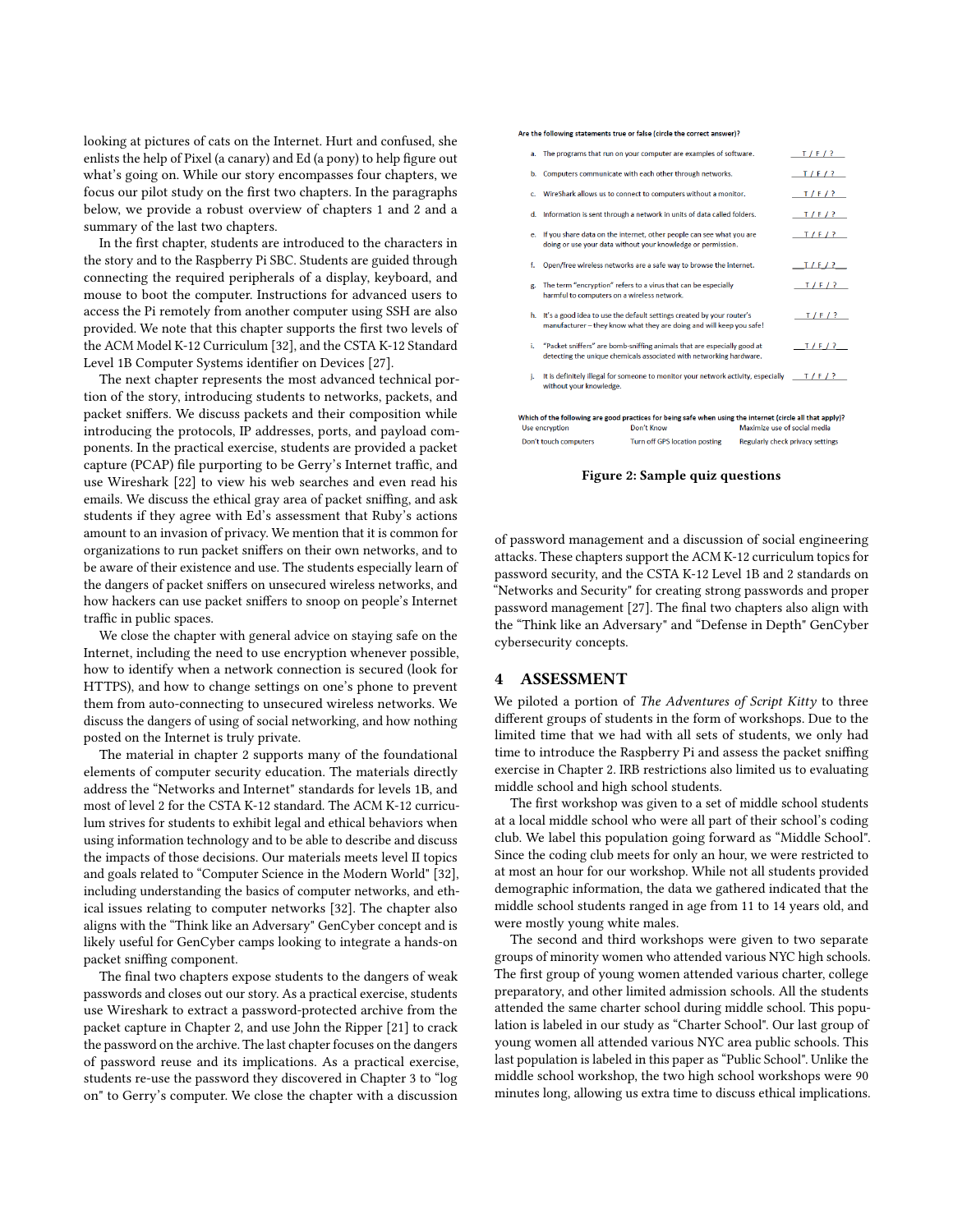<span id="page-3-0"></span>

| Ouestion              | $(Pre$ -/Post-) | Pre-Quiz | Post-Quiz |
|-----------------------|-----------------|----------|-----------|
|                       | Population      |          |           |
| True/False            | 22/15           | 3.59     | 4.53      |
| <b>Best Practices</b> | 22/13           | 2.27     | 2.62      |
| Conf./Using           | 17/10           | 4.14     | 4.30      |
| Conf./Understanding   | 17/10           | 2.50     | 3.70      |
|                       |                 |          |           |

Table 1: Middle School Results

All populations were given a pre-quiz prior to the workshop and post-quiz at the end of the workshop that contained identical questions. Figure [2](#page-2-0) shows a listing of sample questions. To discourage guessing, an "I don't know" option was added to each question. The first set of questions were a series of True/False questions designed to assess students' knowledge about networks, packets, WireShark, and implications of using a network. Since the first workshop was limited to only an hour, the quiz taken by the Middle School population contained only the first 6 questions. The 90-minute workshops given to the high school students were expanded to contain all 10 True/False questions. The next question asked students to circle good practices to stay safe on the Internet. Lastly, we asked students to rate (on a Likert scale) how confident they were about using computers vs. understanding how networks/the Internet works.

# 5 RESULTS

Results for the three populations are shown in Tables [1-](#page-3-0) [3.](#page-4-0) For the True/False questions, the authors gave a point to every question that was answered correct (an incorrect response or an "I don't know" response was assigned zero points). Hence, the maximum score that a student could earn on the True/False questions in the middle school and high school workshops was 6 and 10 respectively. For the Good Practices question, the authors counted the number of correct circles ("use encryption", "turn off GPS location posting" and "regularly check your privacy settings") and the maximum score was 3.

We used the R package [\[25\]](#page-5-0) to conduct significance analysis. Due to the variations in the population sizes, R automatically selected a Welch two-sample *t*-test for this analysis.

### 5.1 Results with Middle School Students

Table [1](#page-3-0) summarizes our results with the Middle School population. As previously mentioned, we were restricted to no more than an hour with this group of students. For the True/False component of the quiz, we saw an improvement from <sup>3</sup>.<sup>59</sup> (59.8%) to <sup>4</sup>.<sup>53</sup> (75.5%). We also noticed a reduction on the number of "I don't know" responses; 16 middle school students indicated at least one "I don't know" answer to True/False questions on the pre-quiz, compared to 3 on the post-quiz.

The students did fairly well on the Best Practices question on the pre-quiz and post-quiz. We speculate this could be due to prior exposure to computing topics. As mentioned, the Middle School population consisted of students who were part of the school's coding club. Only two students selected "I don't know" for this question on the pre-quiz (and none did on the post-quiz). While we see a rise in the average score on this question, it was slight.

Lastly, we asked the students to self assess their confidence in "using computers" vs. "understanding how computers and networks

work". The middle schoolers were already very confident using computers prior to the workshop, and remained so afterwards. However, a different story emerges when middle schoolers were asked to self report their confidence on "how computers and networks work". The average score increased from <sup>2</sup>.<sup>5</sup> to <sup>3</sup>.<sup>7</sup> from the pre-quiz to the post-quiz, indicating that student confidence on understanding how computers and networks worked improved as a result of our workshop. Students also reported enjoying reading the comics and became invested in the story (I wish Ruby was my cat!, exclaimed one middle school student).

There were several threats to the validity of this initial study, several of which caused us to redesign the workshop for our high school populations. The biggest threat to validity were students failing to complete all questions on the pre-quiz and post-quiz, primarily due to students getting distracted and parents coming to pick up their children earlier than anticipated. Early departures and distracted students resulted in 7 students leaving without taking the post-quiz. Of the remaining 16 students who took the postquiz, only 13 completed the Best Practices question, and only 10 answered the confidence questions. While we had attempted to number the quizzes to keep track of which students took what quiz, the classroom separated the area that students sat to take the quizzes from the area they completed the workshop. Students did not return to their original seats after the activity, removing our ability to correlate pre- and post-quiz scores. Thus, significance results are omitted for this workshop.

## 5.2 Results with High School Students

Our issues with the Middle School population forced us to reevaluate how our assessments were conducted. Our high school workshops were located in a classroom with sufficient power supplies at each desk, so that students did not move around during the workshop. The workshops for high school students were 90 minutes each, enabling us to extend the True/False component of the quiz to 10 total questions. The confidence questions were modified specifically assess student confidence on understanding how the Internet works, and how to stay safe online.

Despite our best efforts, there were still a couple instances where students skipped questions or did not complete the post-quiz. Of the 16 students in the Charter School population, all completed the True/False questions, 15 completed the Best Practices question and 12-14 completed the confidence questions. While 14 students started the workshop in the Public School population, one student left early due to feeling unwell; data on at most 13 students were consequently collected. While 13 students completed both the True/False and Best Practices questions, only 9 students answered the confidence questions. Unlike our first workshop, we were able to correlate the scores in the high school populations, enabling us to perform a two-sample paired t-test.

Table [2](#page-4-1) and Table [3](#page-4-0) depict the improvements in average score for each question and the associated  $p$ -values. Despite attempting to make the True/False question component harder, we saw a statistically significant improvement in student performance in both populations. For example, the Charter School population averaged 50% on the pre-quiz compared to <sup>63</sup>.1% on the post-quiz. The Public School population experienced a larger improvement, with a jump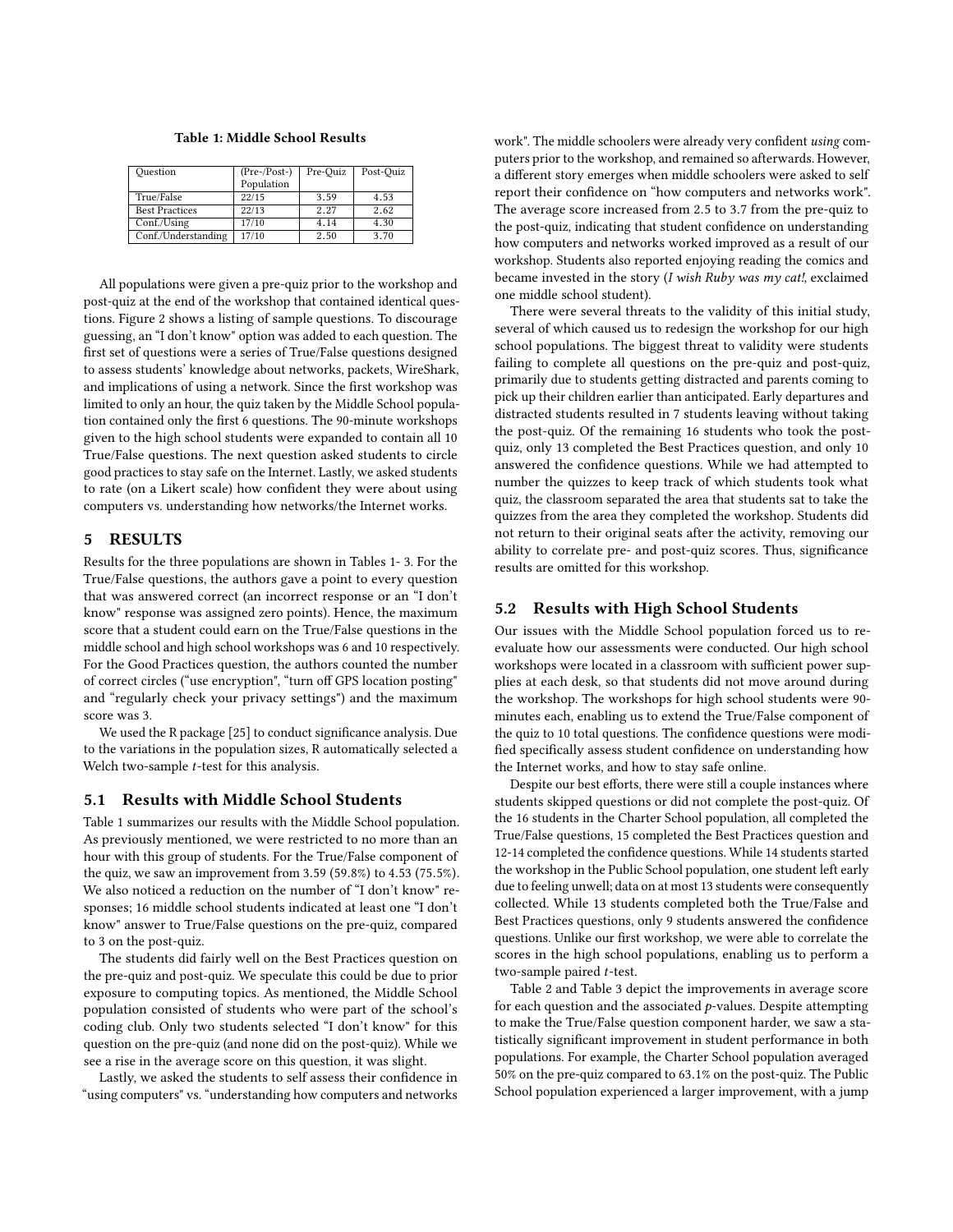<span id="page-4-1"></span>

| Ouestion              | $(Pre-Post-)$ | Pre-Ouiz | Post-Quiz | P-value |
|-----------------------|---------------|----------|-----------|---------|
|                       | Population    |          |           |         |
| True/False            | 16/16         | 5.00     | 6.31      | 0.0239  |
| <b>Best Practices</b> | 15/15         | 1.80     | 2.23      | 0.0484  |
| Conf./Using           | 14/14         | 3.50     | 3.79      | 0.5000  |
| Conf./Understanding   | 13/13         | 2.92     | 3.62      | 0.0019  |
| Conf./Safety          | 12/12         | 3.16     | 4.00      | 0.0172  |
|                       |               |          |           |         |

#### Table 2: Charter School Results

#### Table 3: Public School Results

<span id="page-4-0"></span>

| Group                 | $(Pre$ -/Post-) | Pre-Ouiz | Post-Ouiz | P-value |
|-----------------------|-----------------|----------|-----------|---------|
|                       | Population      |          |           |         |
| True/False            | 13/13           | 3.92     | 6.69      | 0.0014  |
| <b>Best Practices</b> | 13/13           | 1.54     | 2.46      | 0.0148  |
| Conf./Using           | 9/9             | 4.16     | 4.16      | 1.0000  |
| Conf./Understanding   | 9/9             | 2.78     | 3.67      | 0.2249  |
| Conf./Safety          | 8/8             | 2.94     | 4.13      | 0.0371  |
|                       |                 |          |           |         |

in average score from <sup>39</sup>.2% to <sup>66</sup>.9% on the True/False component. A reduction in the number of "I don't know" responses for the True/False component can also be observed for both populations. While 9 students from the Charter School population and 13 students from the Public School population indicated at least one "I don't know" answer on the pre-quiz, only 4 Charter School students and 4 Public School students indicated at least one "I don't know" response on the post-quiz.

The high school populations also experienced a statistically significant improvement in average scores for the Best Practices question. The Charter school population's average score improved from <sup>1</sup>.<sup>68</sup> to <sup>2</sup>.23, while the Public School population improved from <sup>1</sup>.<sup>54</sup> to <sup>2</sup>.46. Only <sup>2</sup> students from the Charter School populations indicated "I don't know" for the Best Practices question on the pre-quiz, compared to 3 from the Public School population. No students from either population selected this response on the post-quiz.

5.2.1 Confidence Analysis. The high school populations were also asked to self-assess their confidence levels on using a computer vs. "understanding how the Internet works" and "what you need to stay safe on the Internet". Responses from individuals who did not complete the associated question on both the pre-quiz and the post-quiz were excluded. We were able to procure 22 responses on "understanding how the Internet works" and 20 responses on staying "safe on the Internet". Like the Middle School population, the students from the high school populations were already very confident on using computers. Both high school populations showed an improvement in confidence from the pre-quiz to the post-quiz in understanding how the Internet works. While the Public School population's average confidence level increased from <sup>2</sup>.<sup>78</sup> to a <sup>3</sup>.<sup>67</sup> from the pre-quiz to the post-quiz, the result was not found to be significantly significant. Further analysis revealed that the confidence scores for three individuals in the Public School population actually went down. We speculate that the decrease may have been due to initial overconfidence, and that our workshop may have showed them how little they understood about the Internet to begin with.

However, there was a statistically significant increase in confidence in both high school populations on staying safe online. The Charter School population's average confidence rating increased from <sup>3</sup>.<sup>16</sup> on the pre-quiz to a <sup>4</sup>.<sup>00</sup> on the post-quiz. The Public

<span id="page-4-2"></span>

Figure 3: Big takeaway from the workshop

School population's average confidence rating increased from a <sup>2</sup>.<sup>94</sup> to a <sup>4</sup>.13. Our results suggest that our workshops significantly improved student confidence on staying safe on the Internet.

5.2.2 Open-Ended Responses. Our results are bolstered by the set of open-ended responses we received from our high school students. We asked students to note "what was the one thing (good or bad) that you took away from this workshop?". We received a total of 14 responses. Figure [3](#page-4-2) shows a summary of the responses. We removed punctuation, capitalization, and stop words and applied stemming to merge similar words (e.g. "learn" and "learned"). In general, students were most impacted by the fact that others can 'snoop" on their network traffic using a tool like Wireshark. It doesn't take much to be a hacker, noted one participant. Internet safety matters! exclaimed another.

### 6 CONCLUSIONS & FUTURE WORK

In this paper, we introduce The Adventures of ScriptKitty, a novel educational aid to teach adolescents about Internet safety through hands-on exercises on the Raspberry Pi. Our freely available materials makes The Adventures of ScriptKitty easy to deploy in a home or classroom setting. The current set of chapters match many of the CSTA K-12 objectives related to Networks, the Internet and social impacts. Lastly, the concepts covered in several chapters align with several GenCyber concepts, suggesting that the ScriptKitty materials can easily be integrated into existing GenCyber curricula.

We ran a pilot study on 51 middle school and high school students. Our results show that our materials were well received and had a significant impact on student learning of basic networking concepts. Student confidence on understanding how networks/the Internet works and how to stay safe online also increased considerably. While further assessment is needed to evaluate the ScriptKitty password security module, our preliminary results are promising and suggest that our materials are successful in educating students about key topics while building confidence in an important skillset.

There are many avenues for future work. To expand the ethical discussions of The Adventures of ScriptKitty, we plan to partner with Comic-BEE [\[26\]](#page-5-1) to create interactive storylines with more decision making. We believe that having a more heavily-comic focused